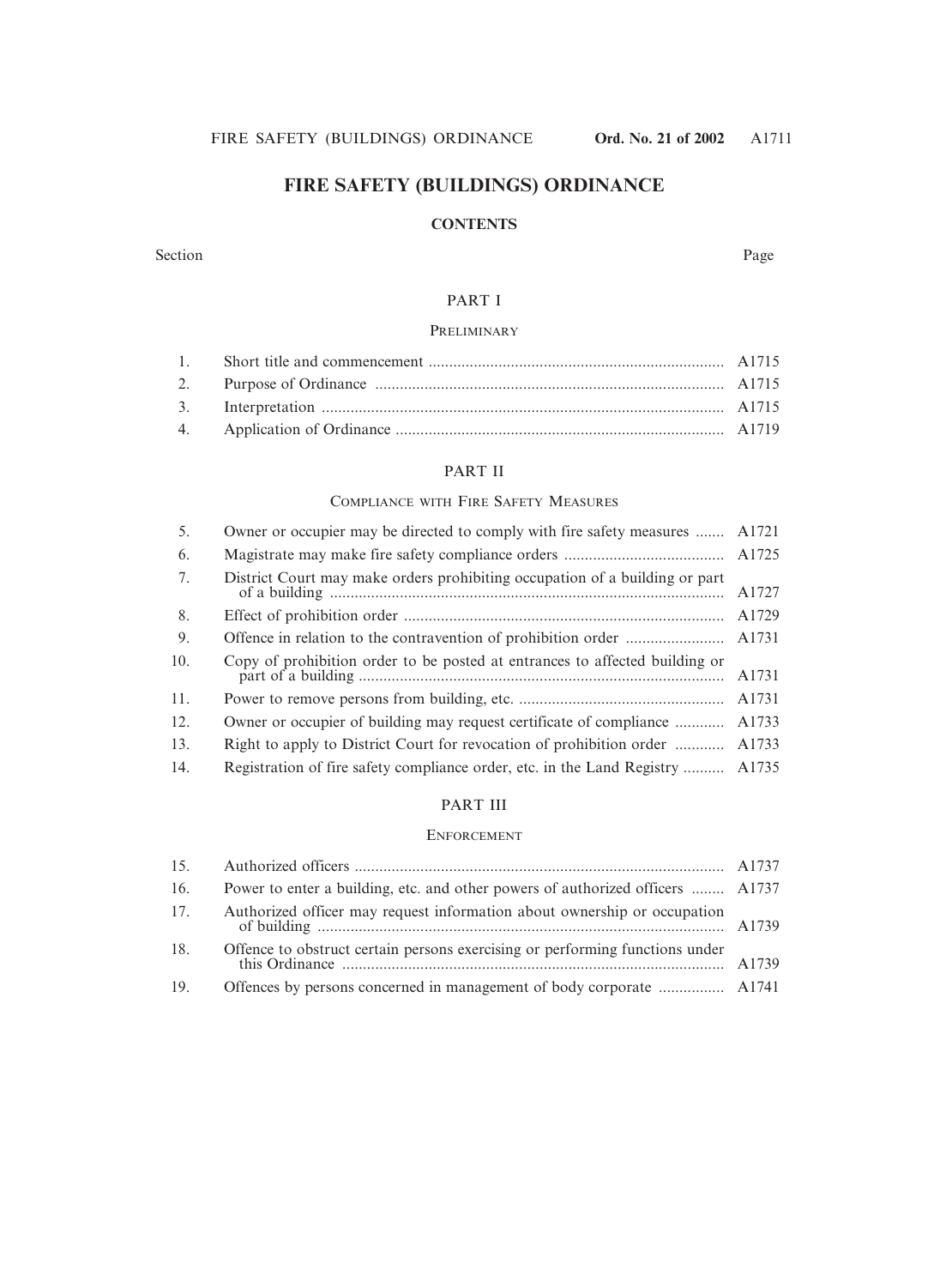### PART IV

#### **MISCELLANEOUS**

| 20.        |                                                                                                                                                          | A1741 |
|------------|----------------------------------------------------------------------------------------------------------------------------------------------------------|-------|
| 21.        | Authorized officers not personally liable for certain acts and omissions                                                                                 | A1743 |
| 22.        |                                                                                                                                                          | A1743 |
| 23.        | How documents are to be served for purposes of this Ordinance                                                                                            | A1743 |
| 24.        |                                                                                                                                                          | A1745 |
| 25.        |                                                                                                                                                          | A1745 |
| Schedule 1 | Fire safety measures to be complied with by owners of composite buildings                                                                                |       |
|            |                                                                                                                                                          |       |
| Schedule 2 | Fire safety measures to be complied with by owners of composite buildings<br>in respect of parts intended for domestic purposes and by owners of         | A1749 |
|            | Schedule 3 Fire safety measures to be complied with by occupiers of composite<br>buildings in respect of parts intended for non-domestic purposes  A1751 |       |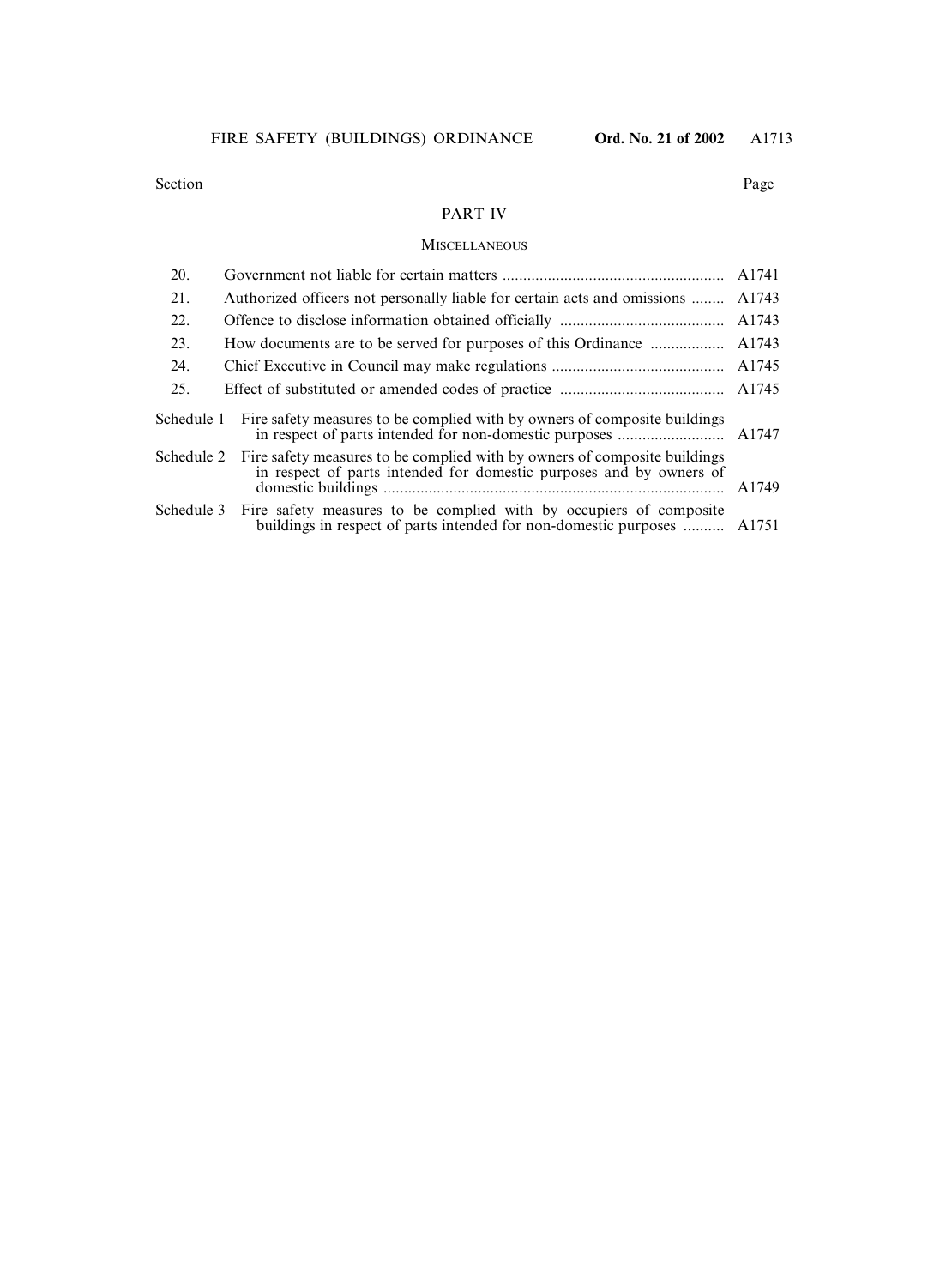# **HONG KONG SPECIAL ADMINISTRATIVE REGION**

ORDINANCE NO. 21 OF 2002



TUNG Chee-hwa Chief Executive 11 July 2002

An Ordinance to provide for fire safety improvements to be made to certain composite buildings and domestic buildings and to provide for related matters.

 $[$   $]$ 

Enacted by the Legislative Council.

# PART I

## **PRELIMINARY**

# **1. Short title and commencement**

(1) This Ordinance may be cited as the Fire Safety (Buildings) Ordinance.

(2) This Ordinance shall come into operation on a day to be appointed by the Secretary for Security by notice published in the Gazette.

# **2. Purpose of Ordinance**

The purpose of this Ordinance is to provide better protection from the risk of fire for occupants and users of, and visitors to, certain kinds of composite buildings and domestic buildings.

## **3. Interpretation**

(1) In this Ordinance, unless the context otherwise requires—

"authorized officer" (獲授權人員) means a public officer authorized under section 15 or a person taken to be an authorized officer because of that section;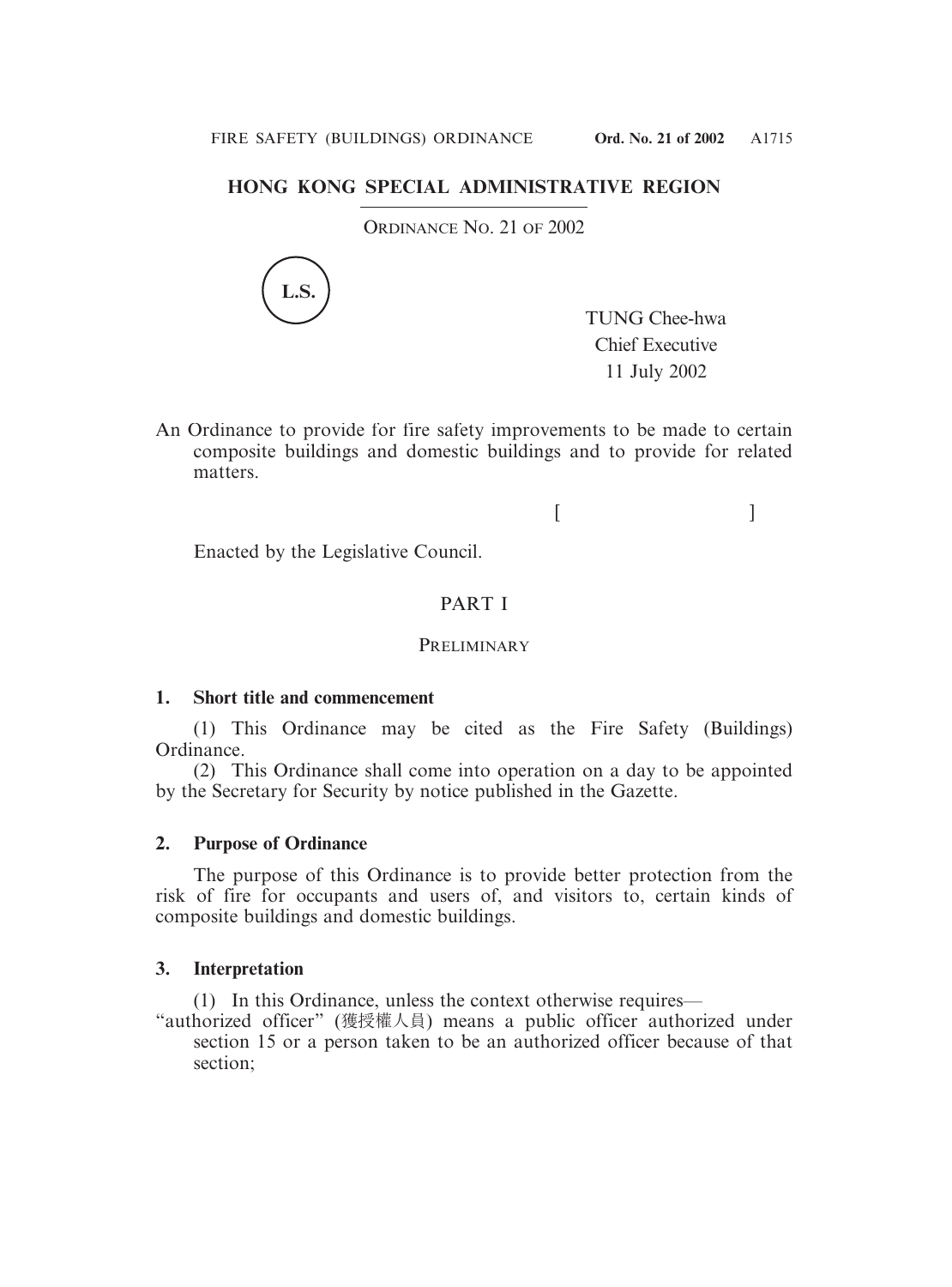"composite building" (綜合用途建築物) means a building that is constructed, or intended to be used, partly for domestic purposes and partly for nondomestic purposes—

- (*a*) the plans of the building works of which were first submitted to the Building Authority for his approval under regulation 29 of the Building (Administration) Regulations (Cap. 123 sub. leg.) on or before 1 March 1987; or
- (*b*) which was constructed on or before 1 March 1987 where no plans of the building works of the building were submitted to the Building Authority for his approval under regulation 29 of the Building (Administration) Regulations (Cap. 123 sub. leg.) on or before that date,

but excludes a building where the part intended for non-domestic purposes consists wholly of a factory or industrial undertaking, godown, warehouse or place of bulk storage;

- "domestic building" (住用建築物) means a building that is constructed, or intended to be used, for domestic purposes, with more than 3 storeys used principally for such purposes—
	- (*a*) the plans of the building works of which were first submitted to the Building Authority for his approval under regulation 29 of the Building (Administration) Regulations (Cap. 123 sub. leg.) on or before 1 March 1987; or
	- (*b*) which was constructed on or before 1 March 1987 where no plans of the building works of the building were submitted to the Building Authority for his approval under regulation 29 of the Building (Administration) Regulations (Cap. 123 sub. leg.) on or before that date,

and includes ancillary club house, carpark and recreation facilities that are provided for the exclusive use of residents of the building and persons invited to use them by such residents;

"domestic purposes" (住用用途), in respect of a composite building or domestic building, means use for human habitation, but does not include a building or part of a building that is used for a hotel, guesthouse, home for the elderly, child care centre or nursery;

"enforcement authority" (執行當局)—

- (*a*) in relation to the planning, design and construction of a composite building or domestic building, means the Director of Buildings; and
- (*b*) in relation to any fire service installation or equipment, means the Director of Fire Services;
- "fire safety compliance order" (符合消防安全令) means a fire safety compliance order made under section 6;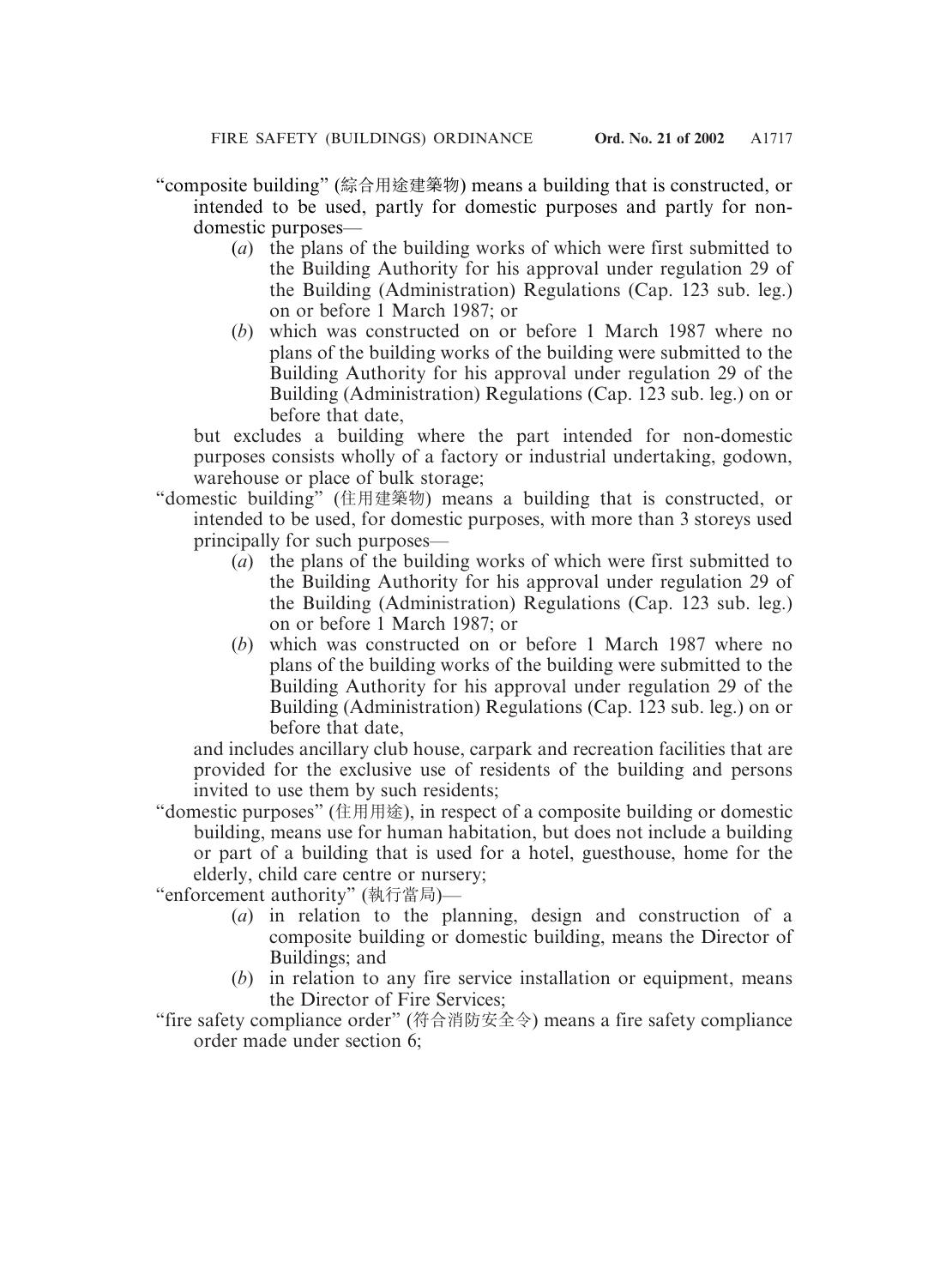"fire safety direction" (消防安全指示) means a fire safety direction given under section 5;

"fire service installation or equipment" (消防裝置或設備) means any installation or equipment manufactured, used or designed to be used for the purpose of—

- (*a*) extinguishing, attacking, preventing or limiting a fire;
- (*b*) giving warning of a fire; or
- (*c*) providing access to any premises or place for the purpose of extinguishing, attacking, preventing or limiting a fire;

"function" (職能) includes a power and a duty;

"mechanical ventilating system" (機械通風系統) includes an air conditioning system;

"non-domestic purposes" (非住用用途), in respect of a composite building, means use for a purpose other than domestic purposes;

"occupier" (佔用人) means the person who is occupying a building or part of a building (whether as owner or under any form of lease or licence);

"owner" (擁有人) has the same meaning as in the Buildings Ordinance (Cap. 123);

"prohibition order" (禁止令) means an order made under section 7.

(2) For the purposes of this Ordinance, where a building or part of a building is unoccupied, the owner shall be deemed to be the occupier and the enforcement authority may exercise any of his powers in relation to an occupier by exercising them with respect to the owner, and the owner shall continue to be liable in respect of any exercise of such powers under this subsection notwithstanding that the building or part of a building in respect of which the powers were exercised are subsequently occupied.

(3) For the avoidance of doubt, "non-domestic purposes" (非住用用途) includes use as a hotel, guesthouse, home for the elderly, child care centre or nursery.

# **4. Application of Ordinance**

This Ordinance applies to composite buildings and domestic buildings but does not apply to such a building if it was constructed in accordance with the Buildings Ordinance (Application to the New Territories) Ordinance (Cap. 121).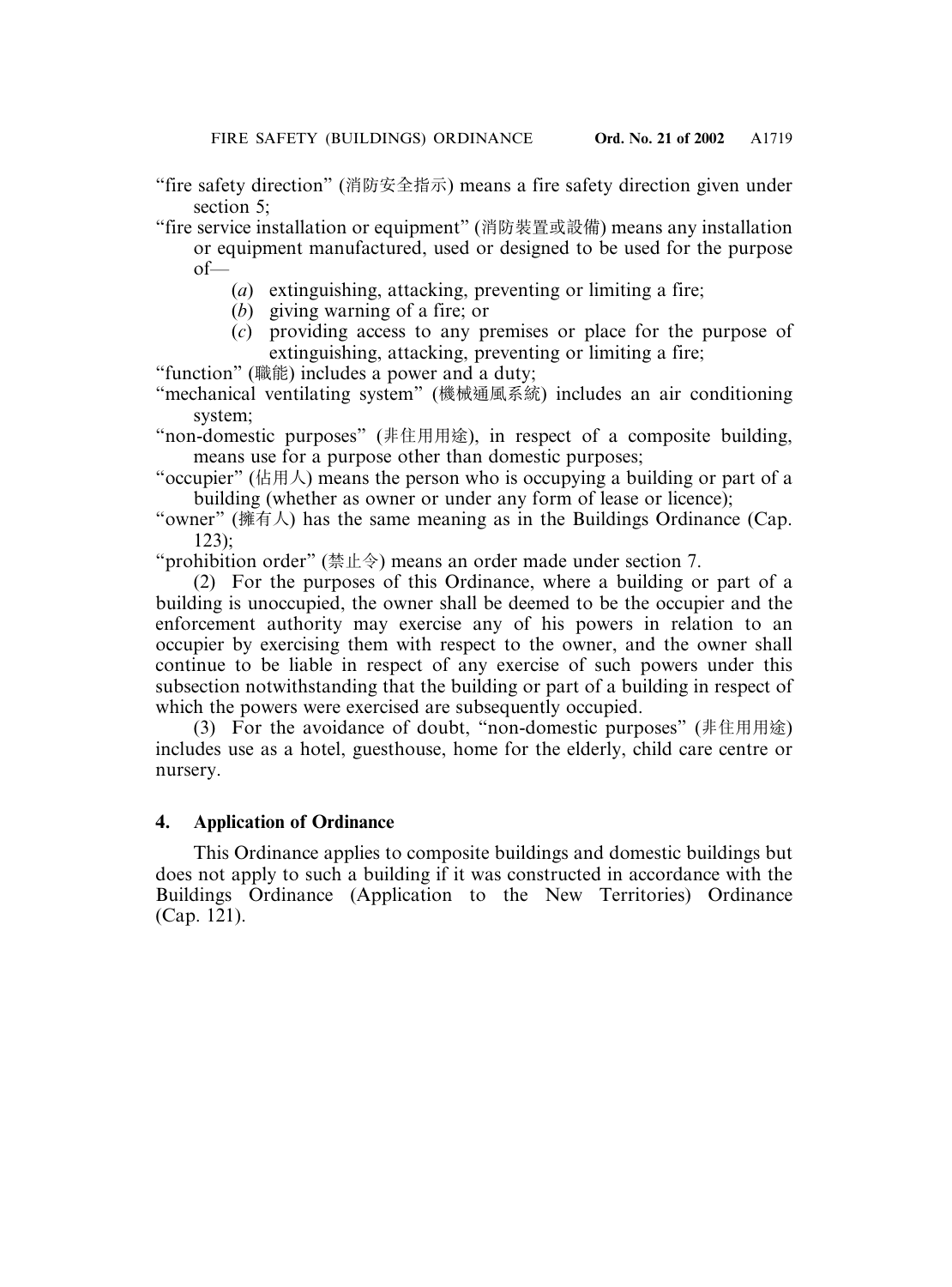# PART II

# COMPLIANCE WITH FIRE SAFETY MEASURES

# **5. Owner or occupier may be directed to comply with fire safety measures**

(1) Where one person owns all of it, the relevant enforcement authority may serve on the owner of a composite building or domestic building a fire safety direction directing him to comply with—

- (*a*) in the case of a composite building—
	- (i) with respect to the part that is intended for non-domestic purposes, all or any of the requirements in Schedule 1;
	- (ii) with respect to the part that is intended for domestic purposes, all or any of the requirements in Schedule 2;
- (*b*) in the case of a domestic building, all or any of the requirements in Schedule 2,

or such other measures in place of any of the requirements in Schedule 1 or 2, as the case may be, as the relevant enforcement authority considers appropriate, if he is of the opinion that it would not be reasonable for the owner to comply with such requirements, having regard to the structural integrity of the building and the technology available to comply with such requirements.

(2) Where more than one person owns it and each owner has an exclusive right to occupy a specified part of it, the relevant enforcement authority may serve on the owner of a composite building or domestic building, in respect of the relevant part he exclusively occupies or in respect of the part he does not exclusively occupy, a fire safety direction directing him to comply with—

- (*a*) in the case of part of a composite building—
	- (i) with respect to a part that is intended for non-domestic purposes, all or any of the requirements in Schedule 1;
	- (ii) with respect to a part that is intended for domestic purposes, all or any of the requirements in Schedule 2;
- (*b*) in the case of part of a domestic building, all or any of the requirements in Schedule 2,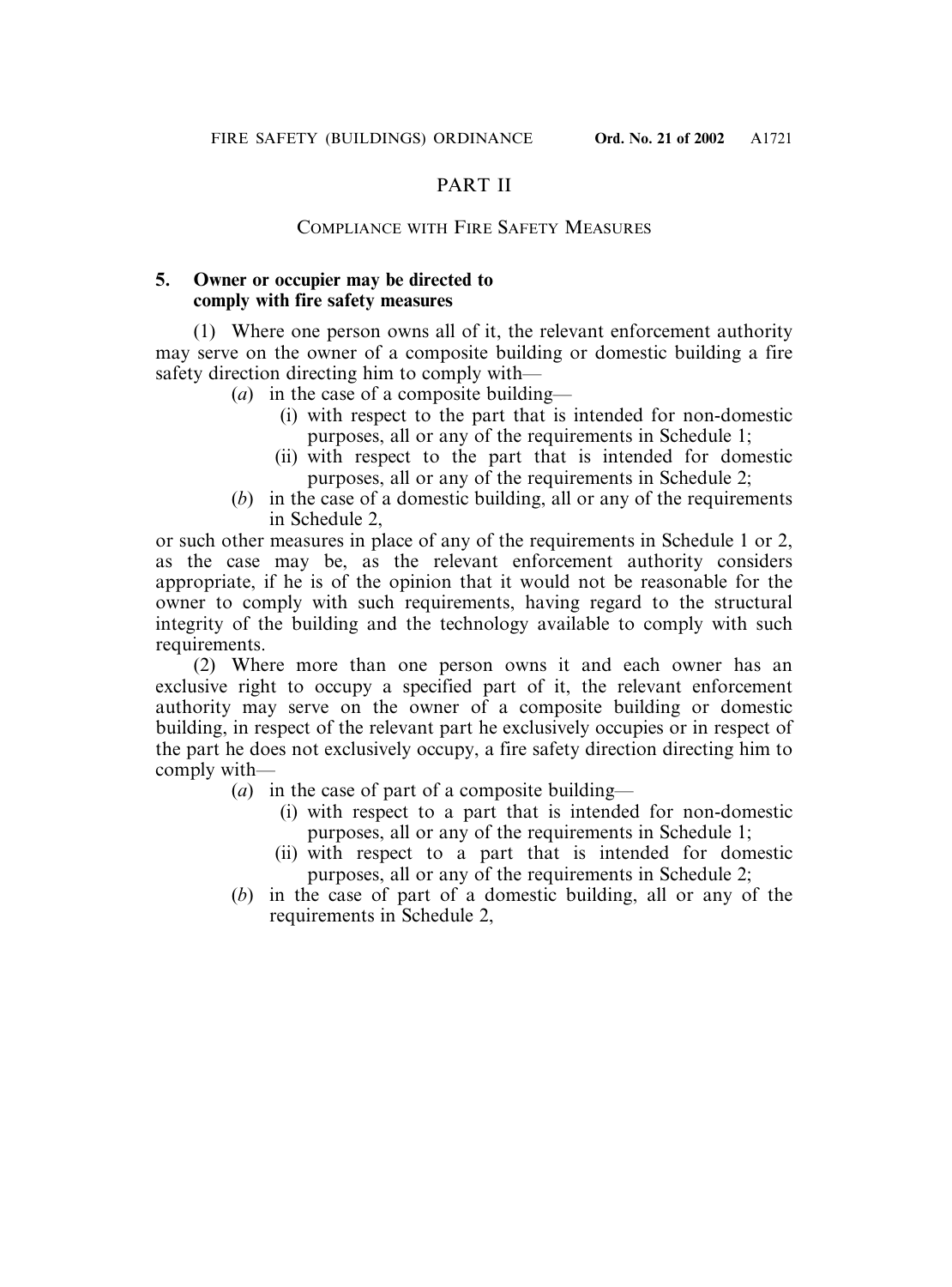or such other measures in place of any of the requirements in Schedule 1 or 2, as the case may be, as the relevant enforcement authority considers appropriate, if he is of the opinion that it would not be reasonable for the owner to comply with such requirements, having regard to the structural integrity of the building and the technology available to comply with such requirements. For the purpose of integration of fire service installations and equipment between the parts of the building exclusively occupied by different owners, a fire safety direction in respect of such installations and equipment may include directions to the owner to provide the relevant connections or other forms of integration.

(3) The relevant enforcement authority may serve on the occupier of a composite building, in respect of a part intended for non-domestic purposes, a fire safety direction directing him to comply with all or any of the requirements in Schedule 3.

(4) A fire safety direction must be in writing and must specify the period within which it is to be complied with. That period must be a reasonable one that allows an owner or occupier of the building sufficient time to comply with the requirements of the direction.

(5) The relevant enforcement authority may, by similar notice, from time to time amend or withdraw a direction.

- (6) A fire safety direction remains in force until—
	- (*a*) it is complied with to the satisfaction of the relevant enforcement authority;
	- (*b*) it is withdrawn by that authority; or
	- (*c*) it is replaced by a fire safety compliance order.

(7) A fire safety direction may be given by both enforcement authorities acting jointly. Such a direction may be amended or withdrawn only by both enforcement authorities acting jointly.

(8) An owner or occupier who, without reasonable excuse, fails to comply with a fire safety direction is guilty of an offence and is liable on conviction to a fine at level 4 and to a further fine of \$2,500 for each day or part of a day during which the failure continues after the expiry of the period specified in the direction.

(9) The reference in subsection (8) to reasonable excuse includes, but is not limited to, the excuse that, at the time when the fire safety direction was not complied with, it was not reasonable to expect the owner or occupier to comply with the direction—

- (*a*) because of the risk of prejudicially affecting the structural integrity of the building or part of a building where it is located; or
- (*b*) because the technology required to comply with the direction is not reasonably available.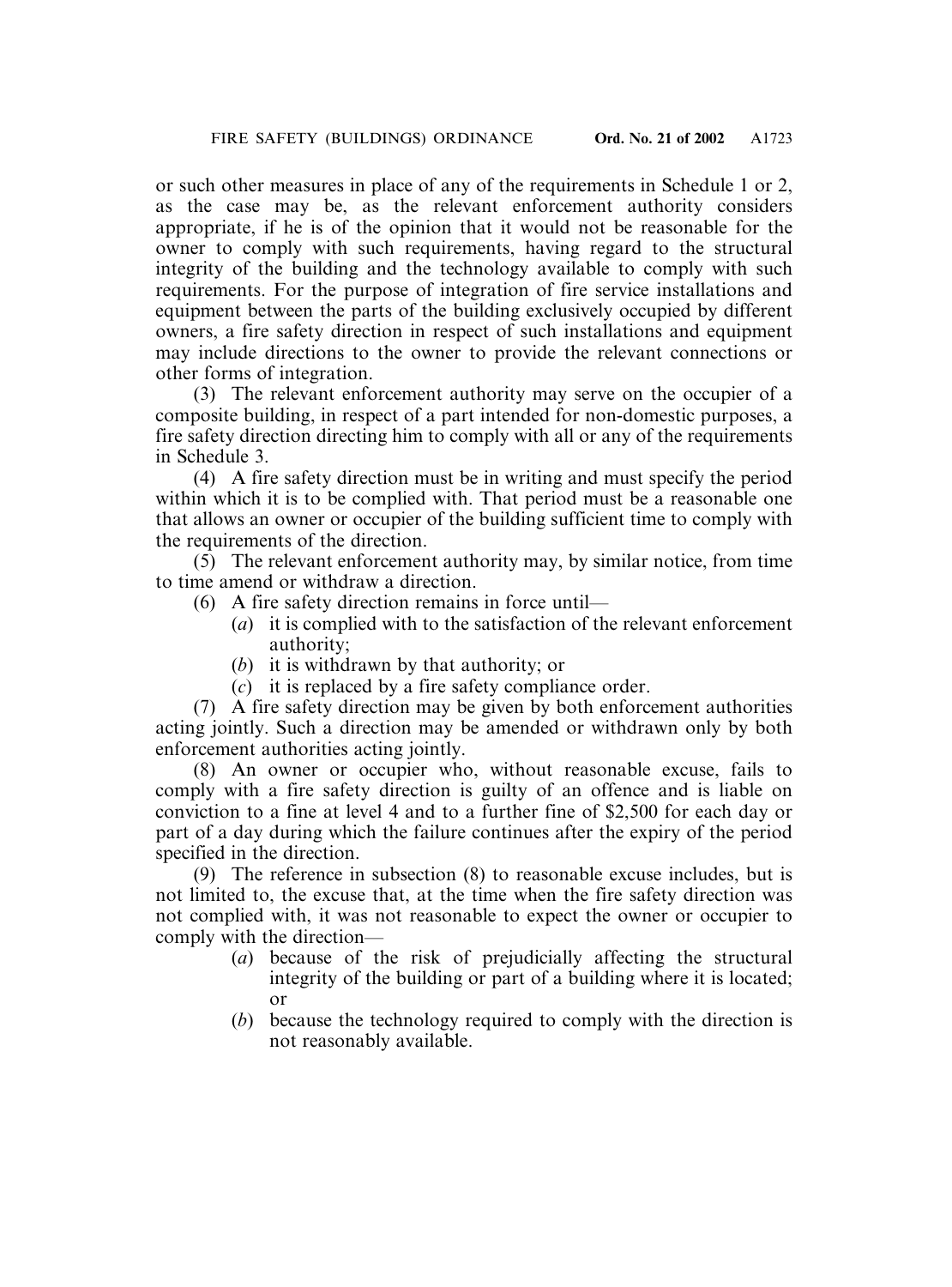(10) For the purposes of assisting the relevant enforcement authority in determining under subsection (1) or  $(2)$  what, if any, measures in place of any of the requirements in Schedule 1 or 2, as the case may be, would be appropriate in a particular case, having regard to the structural integrity of the building and the technology available to comply with such requirements, the relevant enforcement authority must establish a committee (referred to in this section as "advisory committee") consisting of such persons with relevant expertise as he considers appropriate to give advice on such matters.

(11) Only the relevant enforcement authority may refer a case to the advisory committee for advice.

(12) The advisory committee may, before giving advice on any case referred to it, receive representations from an owner of a building to whom the case is related.

(13) Where advice has been given by the advisory committee, the relevant enforcement authority must take into consideration such advice before determining under subsection (1) or (2) what, if any, measures in place of any of the requirements in Schedule 1 or 2, as the case may be, would be appropriate.

## **6. Magistrate may make fire safety compliance orders**

(1) A magistrate who finds an owner or occupier of a composite building or an owner of a domestic building guilty of an offence against section 5(8) may, on the application of the relevant enforcement authority, make a fire safety compliance order directing the owner or occupier to comply with all or any of the requirements specified in the fire safety direction to which the offence related.

(2) A fire safety compliance order must specify the period within which it is to be complied with. That period must be a reasonable one that allows the owner or occupier concerned sufficient time to comply with the requirements of the order.

(3) A fire safety compliance order replaces the relevant fire safety direction.

(4) A magistrate may, on the application of the relevant enforcement authority or the applicable owner or occupier, revoke or vary a fire safety compliance order made in respect of that owner or occupier.

(5) The applicable owner or occupier is entitled to be heard on the hearing of an application made by an enforcement authority under this section.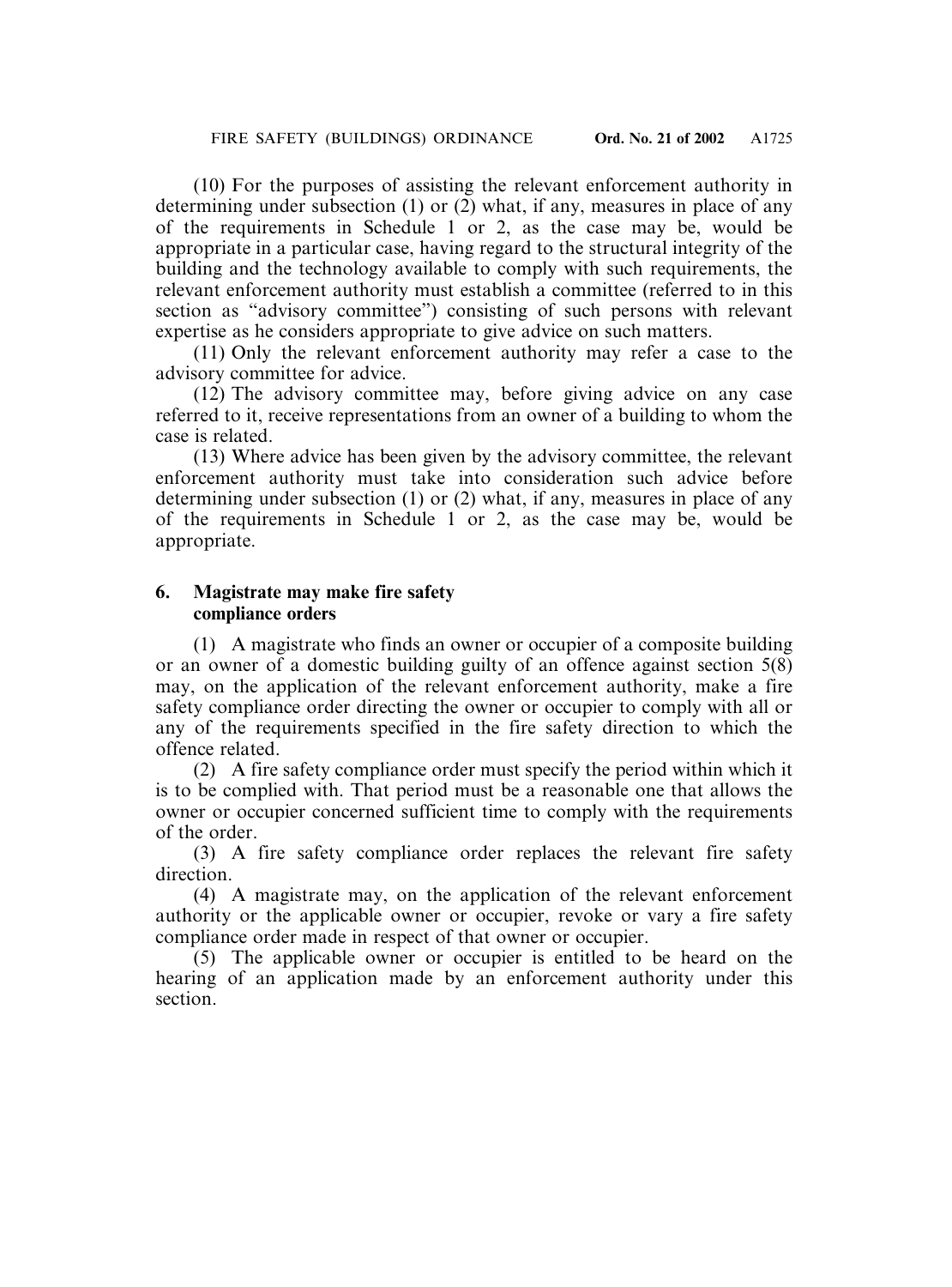(6) A fire safety compliance order ceases to have effect when revoked under subsection (4) or when the relevant enforcement authority has, by written notice, informed the magistrate's clerk that the order has been complied with. That authority is required to serve a copy of the notice on the applicable owner or occupier.

(7) An application under this section may be made by both enforcement authorities acting jointly.

(8) An owner or occupier who fails to comply with a fire safety compliance order is guilty of an offence and is liable on conviction to a fine at level 5 and to a further fine of \$5,000 for each day or part of a day during which the failure continues after the expiry of the period specified in the order.

# **7. District Court may make orders prohibiting occupation of a building or part of a building**

(1) An enforcement authority may apply to the District Court for an order under this section on the ground that a requirement of a fire safety direction or a fire safety compliance order is not being, or has not been, complied with.

(2) An application under this section may be made at any time after the period for complying with the relevant fire safety direction or the relevant fire safety compliance order has expired and not before.

(3) An application under this section may be made by both enforcement authorities acting jointly.

(4) An enforcement authority must give at least 7 days' notice to the applicable owner or occupier before making an application under this section.

(5) As soon as practicable after a notice is given under subsection (4), the relevant enforcement authority must post a copy of such notice in a conspicuous place—

- (*a*) inside the relevant building or part of a building; or
- (*b*) at or in the immediate vicinity of each entrance to the relevant building or part of a building.

(6) The procedure for hearing and determining an application under this section is to be in accordance with rules of court made under the District Court Ordinance (Cap. 336).

(7) On the hearing of an application under this section, the District Court may make an order prohibiting the occupation of the relevant building or part of a building, but only if it is satisfied that—

(*a*) the owner or occupier has failed to comply with a requirement specified in a fire safety direction or a fire safety compliance order;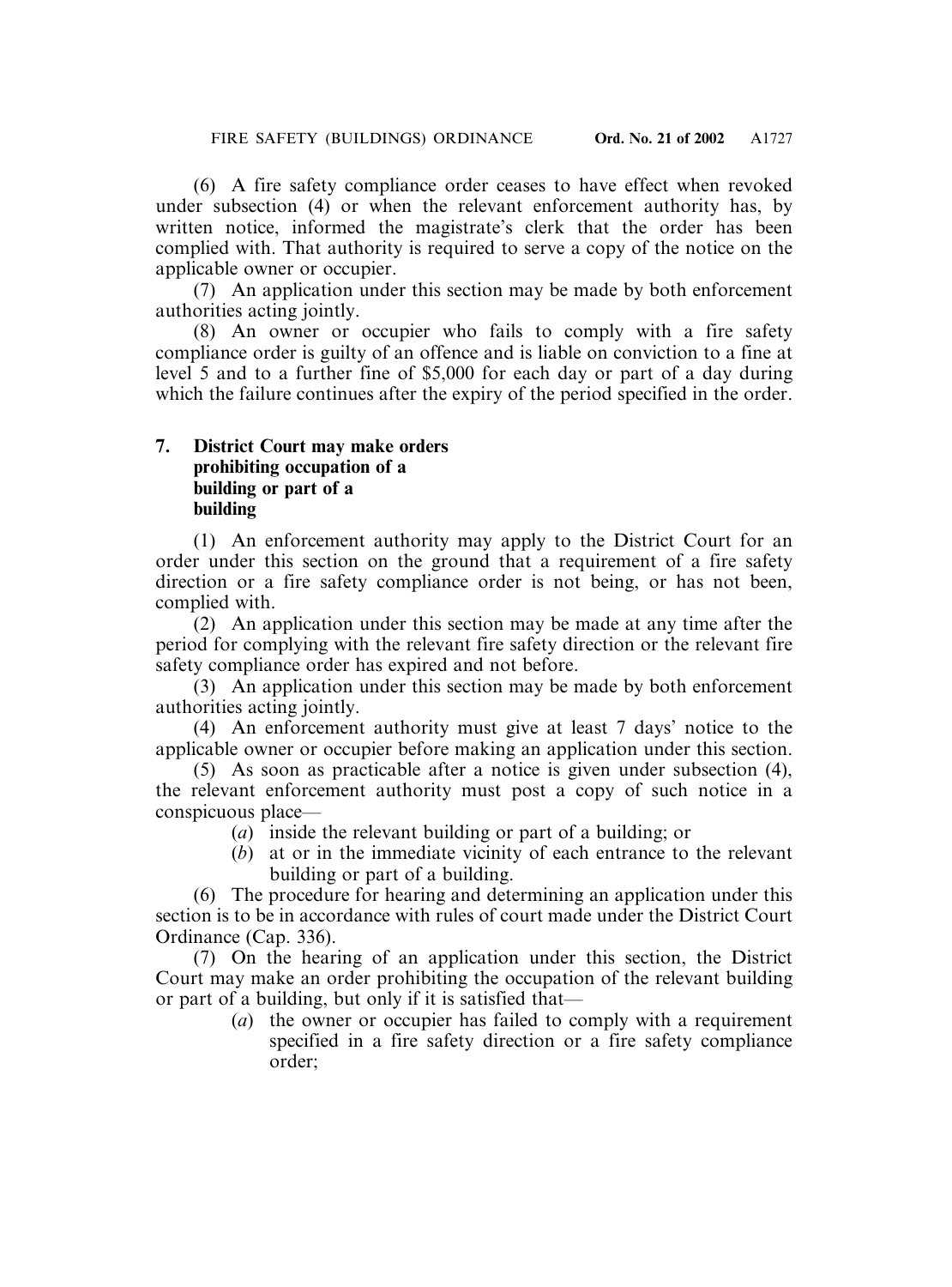- (*b*) it is reasonable to expect the owner or occupier to comply with the requirement;
- (*c*) the time allowed for complying with the requirement is reasonable;
- (*d* ) it is reasonable and necessary in the circumstances to make the order; and
- (*e*) there could be substantial fire risks if the relevant building or part of a building is occupied.

# **8. Effect of prohibition order**

- (1) While a prohibition order is in force—
	- (*a*) (i) save with the permission in writing of the relevant enforcement authority, no person, other than an authorized officer in the course of his duty, shall occupy the relevant building or part of a building;
		- (ii) where he thinks fit, the relevant enforcement authority may, subject to such conditions as he thinks fit, by notice in writing permit any person to occupy the relevant building or part of a building for the purpose of implementing measures necessary for the discharge or revocation of the prohibition order; or
		- (iii) any permission granted under subparagraph (ii) may be cancelled by the relevant enforcement authority at any time and for any reason; and
	- (*b*) the applicable owner and, if the owner is not the occupier, the occupier must take all practicable steps to ensure that the relevant building or part of a building is effectively secured against entry by any person other than an authorized officer or a person having a permission under paragraph (*a*)(ii).
- (2) A prohibition order takes effect—
	- (*a*) 28 days after the date on which it is served on the owner or occupier; or
	- (*b*) if that owner or occupier appeals against the order, when the appeal is finally rejected or is withdrawn.

(3) Despite subsection (2), the District Court may, if of the opinion that in the particular circumstances it is appropriate to do so, direct a prohibition order to come into force from the date on which the order is served on the owner or occupier or from a later date that is before the end of the 28-day period referred to in subsection (2)(*a*).

(4) A prohibition order remains in force until it is discharged under section 12(5), is revoked under section 13 or the building or part of a building ceases to exist, whichever first occurs.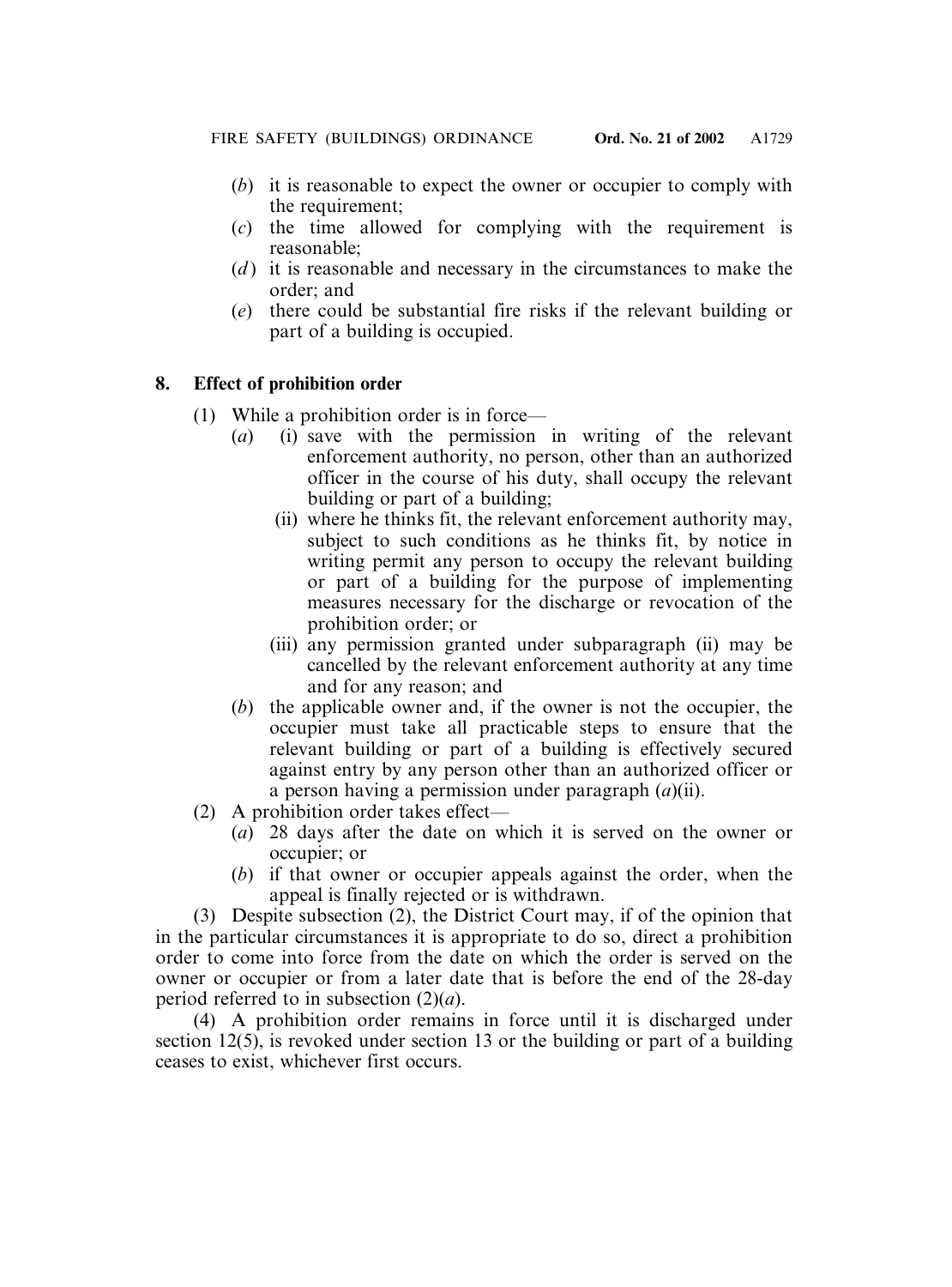(5) In subsection (2)(*b*), a reference to an appeal includes a reference to an appeal from a decision determining the appeal.

## **9. Offence in relation to the contravention of prohibition order**

(1) A person who, without reasonable excuse, contravenes section  $8(1)(a)(i)$  is guilty of an offence and is liable on conviction to a fine of \$250,000 and to imprisonment for 3 years and to a further fine of \$25,000 for each day or part of a day during which the contravention continues.

(2) A person who, without reasonable excuse, contravenes section 8(1)(*b*) is guilty of an offence and is liable on conviction to a fine at level 4 and to imprisonment for 6 months.

# **10. Copy of prohibition order to be posted at entrances to affected building or part of a building**

(1) As soon as practicable after a prohibition order is made, the relevant enforcement authority must, in addition to serving a copy of the order on the owner or occupier, post a copy of it in a conspicuous place—

- (*a*) inside the building or part of a building; or
- (*b*) at or in the immediate vicinity of each entrance to the building or part of a building,

to which the order relates.

(2) Failure to comply with subsection (1) does not invalidate the effect of such an order.

(3) While a prohibition order is in force, any person who, without lawful authority, removes, defaces or otherwise interferes with a copy of the order posted in accordance with subsection (1) is guilty of an offence and is liable on conviction to a fine at level 2.

(4) As soon as practicable after a prohibition order has ceased to have effect, the relevant enforcement authority must, as far as practicable, remove from the premises all copies of the order posted in accordance with subsection  $(1)$ .

# **11. Power to remove persons from building, etc.**

A police officer of or above the rank of inspector—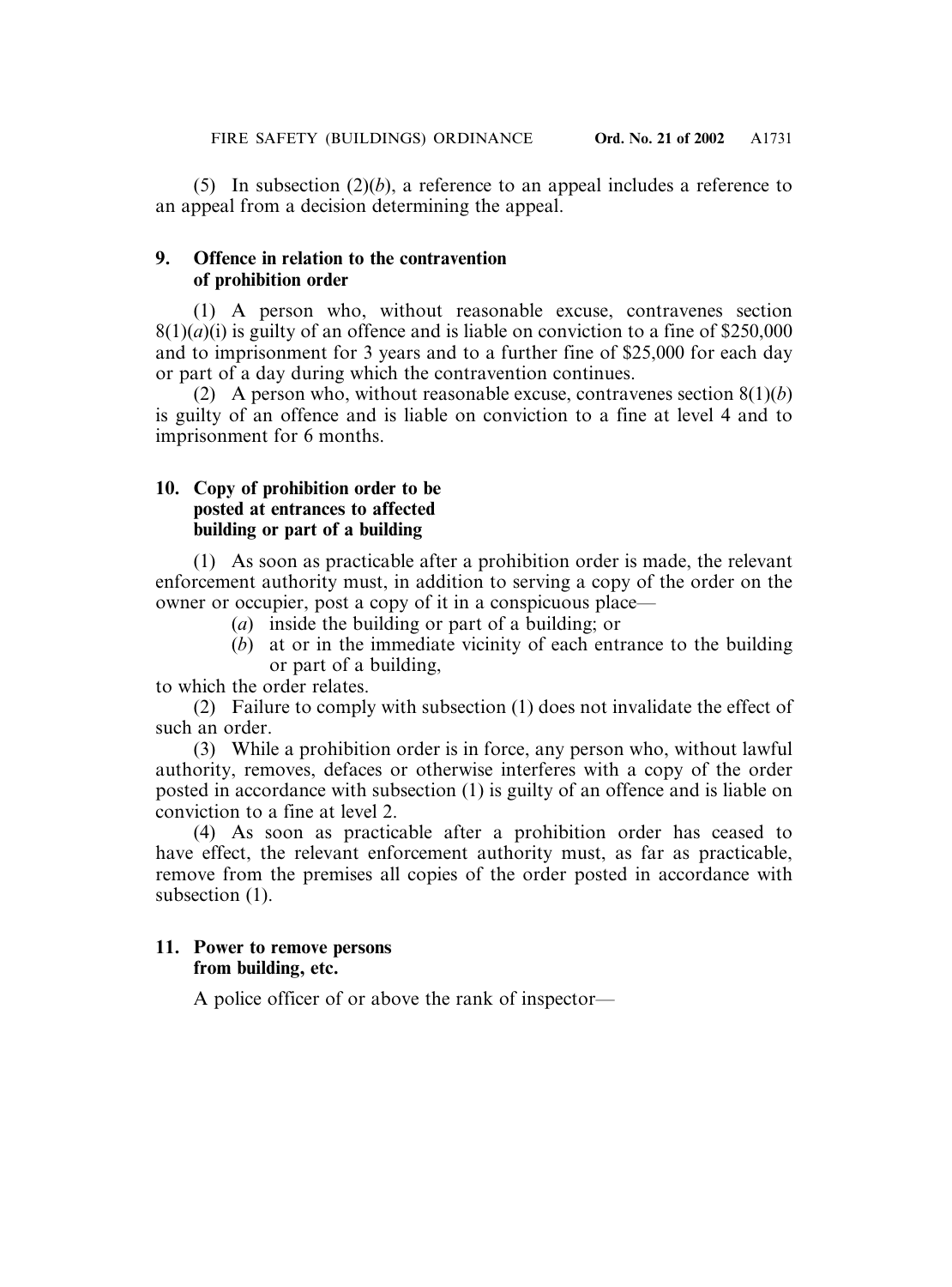- (*a*) may remove from the building or part of a building in respect of which a prohibition order is in force any person who is apparently contravening or about to contravene section 8(1); and
- (*b*) may prevent any such person from re-entering the building or part of a building while the order remains in force.

# **12. Owner or occupier of building may request certificate of compliance**

(1) At any time while a prohibition order is in force in respect of a building or part of a building, the owner or occupier concerned may, by notice in writing served on the relevant enforcement authority, request that authority to issue a certificate that the requirements of the fire safety direction or fire safety compliance order, as the case may be, that gave rise to the making of the order have been complied with.

(2) As soon as practicable after receiving a request under subsection (1), the relevant enforcement authority must, if it is satisfied that the requirements of the fire safety direction or fire safety compliance order, as the case may be, have been complied with, issue to the owner or occupier a certificate of compliance. If that authority is not so satisfied, it must reject the request.

(3) The relevant enforcement authority may also issue a certificate of compliance to an owner or occupier in respect of a building or part of a building for which a prohibition order is in force without a request under subsection (1) if at any time it is satisfied that the requirements of the fire safety direction or fire safety compliance order, as the case may be, that gave rise to the making of the order have been complied with.

(4) As soon as practicable after issuing a certificate of compliance, the relevant enforcement authority must make an application to the District Court for the discharge of the relevant order. The application must be accompanied by a copy of the certificate of compliance.

(5) On considering an application made under subsection (4), the District Court must discharge the relevant order unless it is of the opinion that there are special grounds for not doing so.

(6) As soon as practicable after rejecting a request made under subsection (1), the relevant enforcement authority must, by written notice, inform the owner or occupier concerned of the rejection and the reasons for it.

# **13. Right to apply to District Court for revocation of prohibition order**

(1) If the relevant enforcement authority—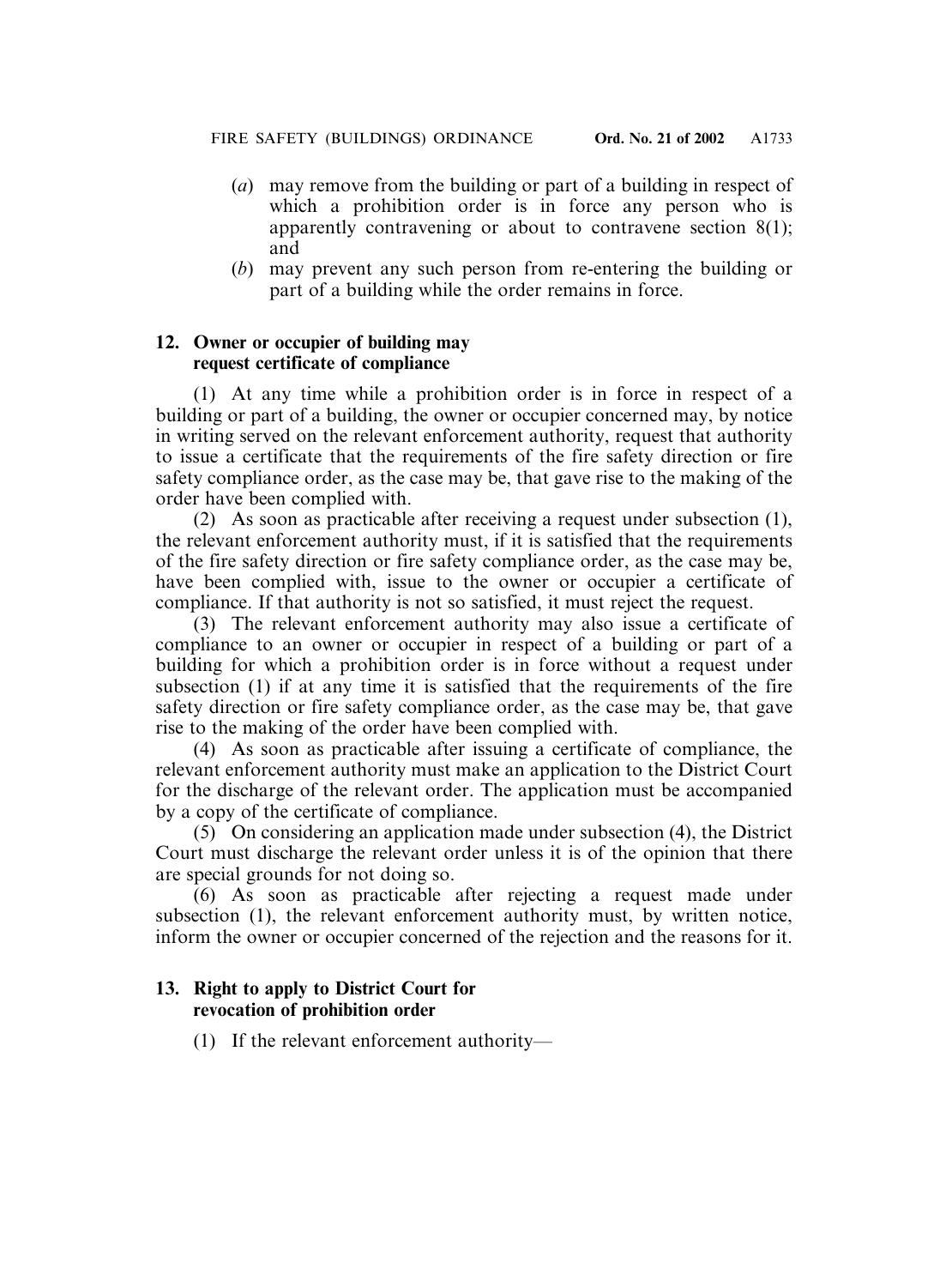- (*a*) rejects the request of the relevant owner or occupier for the issue of a certificate of compliance under section 12; or
- (*b*) fails to issue such a certificate within 28 days after the request was made,

that owner or occupier may apply to the District Court for the revocation of the prohibition order relating to the building or part of a building.

(2) An applicant must give notice in writing of the application to the relevant enforcement authority within 7 days after making the application.

(3) On the hearing of an application for the revocation of a prohibition order, the District Court may make any order as it thinks fit.

# **14. Registration of fire safety compliance order, etc. in the Land Registry**

(1) The relevant enforcement authority may cause to be registered by memorial a fire safety compliance order or variance thereof or a prohibition order against the land register of the relevant property in the Land Registry.

- (2) Where—
	- (*a*) a fire safety compliance order or variance thereof is registered under subsection (1) and subsequently—
		- (i) the order is revoked under section 6(4); or
		- (ii) the relevant enforcement authority has, by a written notice referred to in section 6(6), informed the magistrate's clerk that the order has been complied with; or
	- (*b*) a prohibition order is registered under subsection (1) and subsequently—
		- (i) a certificate of compliance has been issued under section 12(3); or
		- (ii) the order is—
			- (A) discharged under section 12(5); or
			- (B) revoked under section 13(3),

the relevant enforcement authority must cause to be registered by memorial the revocation, notice, certificate of compliance or discharge, as the case may be, against the land register of the relevant property in the Land Registry as soon as practicable and in any event not later than one month after the date of the revocation, notice, certificate of compliance or discharge.

(3) Where a corporation has been registered with the Land Registrar under section 8 of the Building Management Ordinance (Cap. 344) and an order referred to in subsection (1) has been made against the corporation, such order shall, for the purposes of registration under this section, be deemed to have been made against each of the owners of the building individually.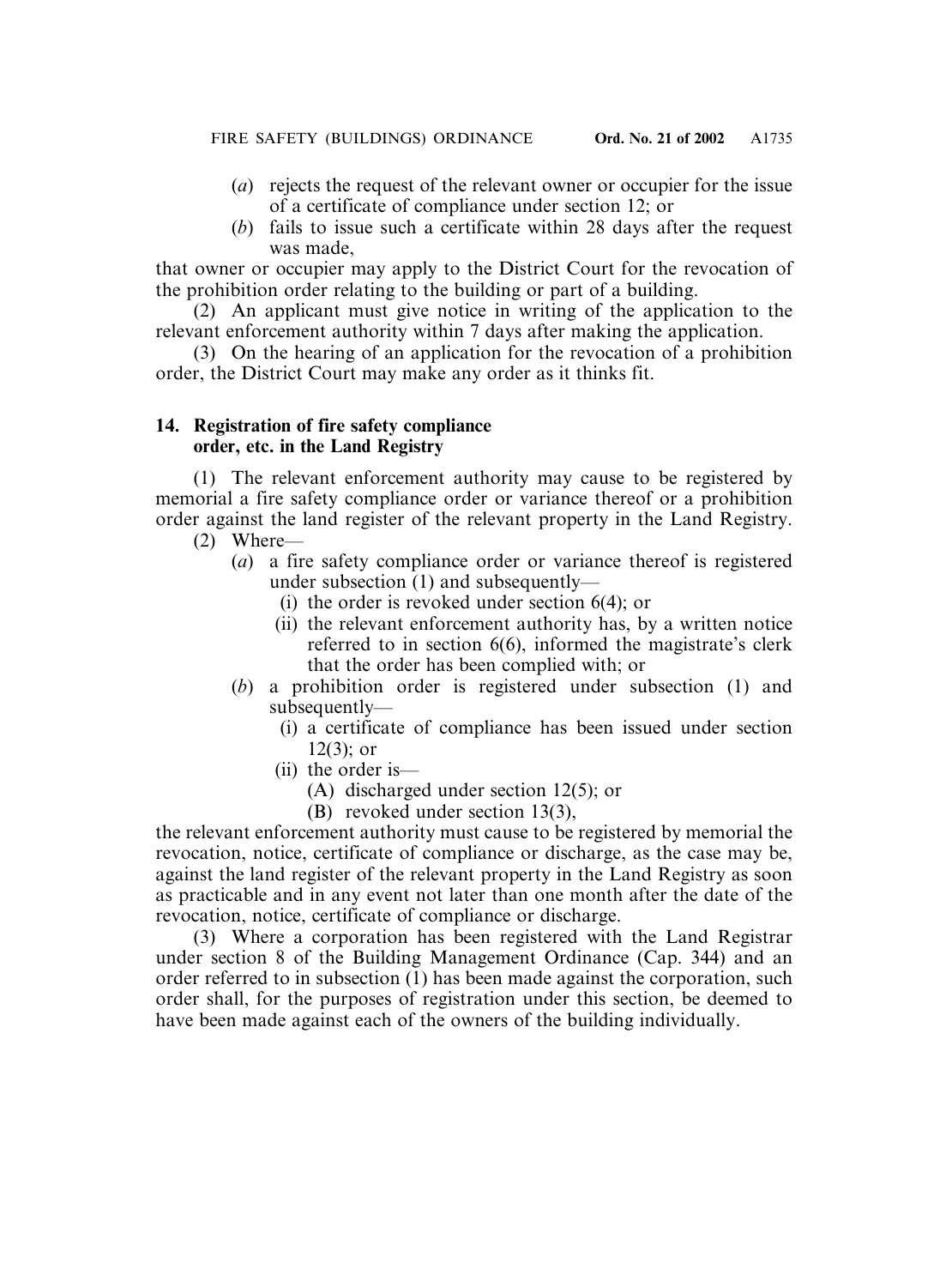# PART III

# ENFORCEMENT

# **15. Authorized officers**

(1) An enforcement authority may, in writing, authorize a public officer to exercise or perform such of the functions conferred or imposed on authorized officers by this Ordinance as are specified in the authorization.

(2) The Director of Fire Services and the Director of Buildings and all police officers are taken to be authorized officers for the purposes of this Ordinance.

(3) When exercising or performing a function conferred or imposed by this Ordinance, an authorized officer—

- (*a*) may be assisted by such persons as the officer reasonably requires in order to exercise or perform the function; and
- (*b*) must, if required to do so, produce for inspection the officer's identity card and, except in the case of the persons referred to in subsection (2), the authorization issued to the officer under subsection (1).

# **16. Power to enter a building, etc. and other powers of authorized officers**

(1) An authorized officer may enter and inspect a building or part of a building without warrant if the officer reasonably believes that—

- (*a*) it is or may be a composite building or domestic building or a part thereof; or
- (*b*) an offence against this Ordinance is being or has been committed therein.

(2) An authorized officer may also enter and inspect a building or part of a building without warrant in order to ascertain whether or not a fire safety direction or fire safety compliance order, as the case may be, made in respect of it has been complied with.

(3) An authorized officer must not enter under subsection (1) or (2) any part of a building—

- (*a*) intended for domestic purposes; and
- (*b*) in respect of which the occupier of that part of the building has an exclusive right of use and enjoyment,

unless no less than 24 hours' notice in writing of an intended entry by such officer has been given to that occupier.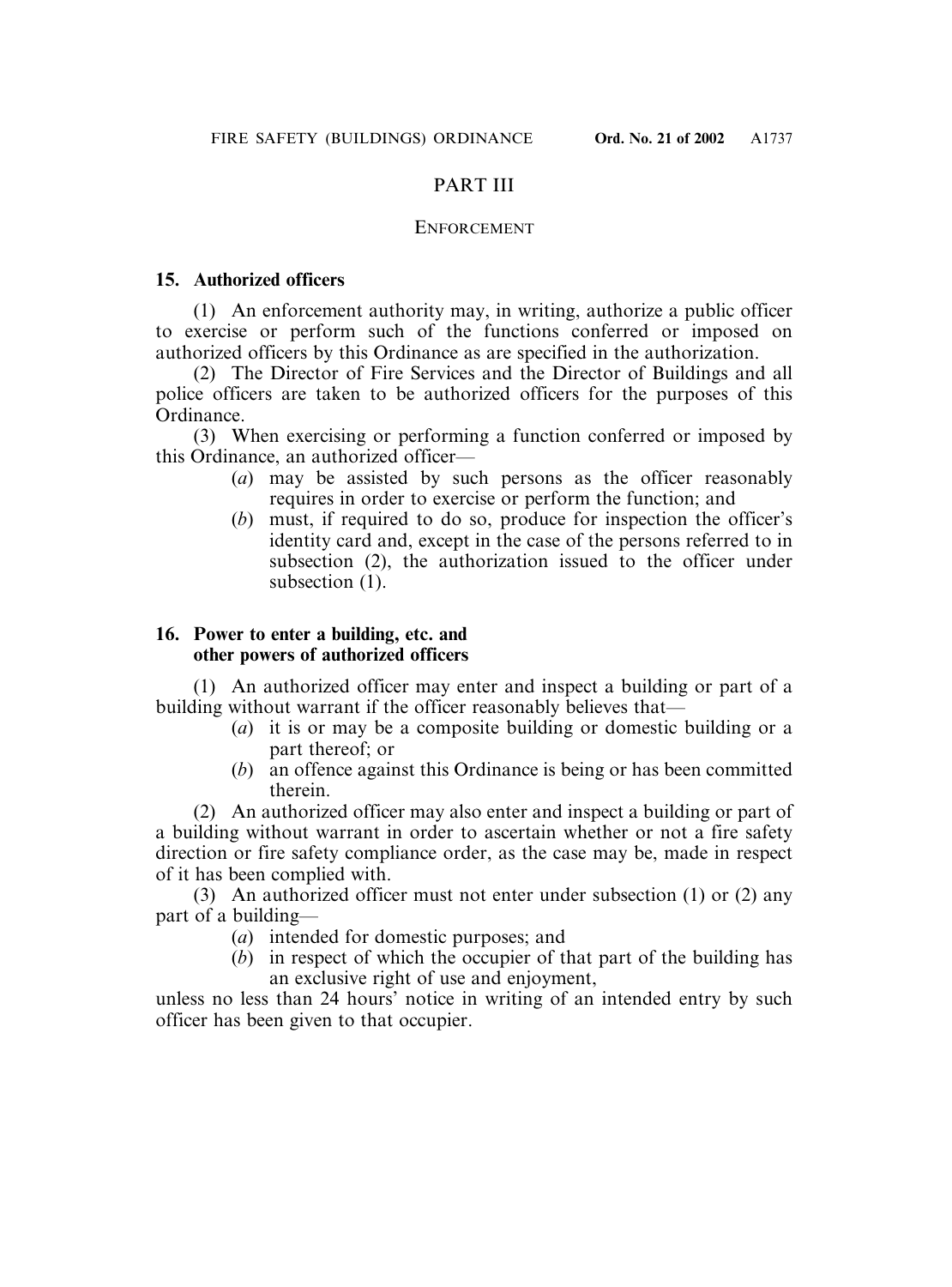(4) If, on the application of an enforcement authority, it is proved to the satisfaction of a magistrate on sworn information—

> (*a*) that admission to a building or part of a building has been refused, or that refusal of admission is reasonably expected, or that it is unoccupied or that the case is one of urgency; and

(*b*) that there is a good reason for an authorized officer to enter it, the magistrate may issue a warrant authorizing an authorized officer to enter the building or part of a building with such force as may be necessary.

(5) On leaving an unoccupied building or part of a building entered in accordance with this section, an authorized officer must ensure that it is as effectively secured against trespassers as the officer found it at the time of entry.

(6) A warrant issued under this section continues in force for 1 month from the date of its issue or until the purpose for which entry is required has been fulfilled, whichever first occurs.

# **17. Authorized officer may request information about ownership or occupation of building**

(1) An authorized officer may ask a person to provide information that may identify an owner or occupier of a composite building or a domestic building, but only if—

- (*a*) the officer reasonably believes that the person has the information; and
- (*b*) the information is not readily available by an inspection of a public record.
- (2) A person who, without reasonable excuse—
	- (*a*) refuses to answer a question put to the person under subsection (1); or
	- (*b*) provides an answer that the person knows or ought reasonably to know is false or misleading,

is guilty of an offence and is liable on conviction to a fine at level 4.

## **18. Offence to obstruct certain persons exercising or performing functions under this Ordinance**

Any person who, without reasonable excuse, resists, obstructs or delays a person who is exercising or performing, or attempting to exercise or perform, a function conferred or imposed by this Ordinance is guilty of an offence and is liable on conviction to a fine at level 4 and to imprisonment for 6 months.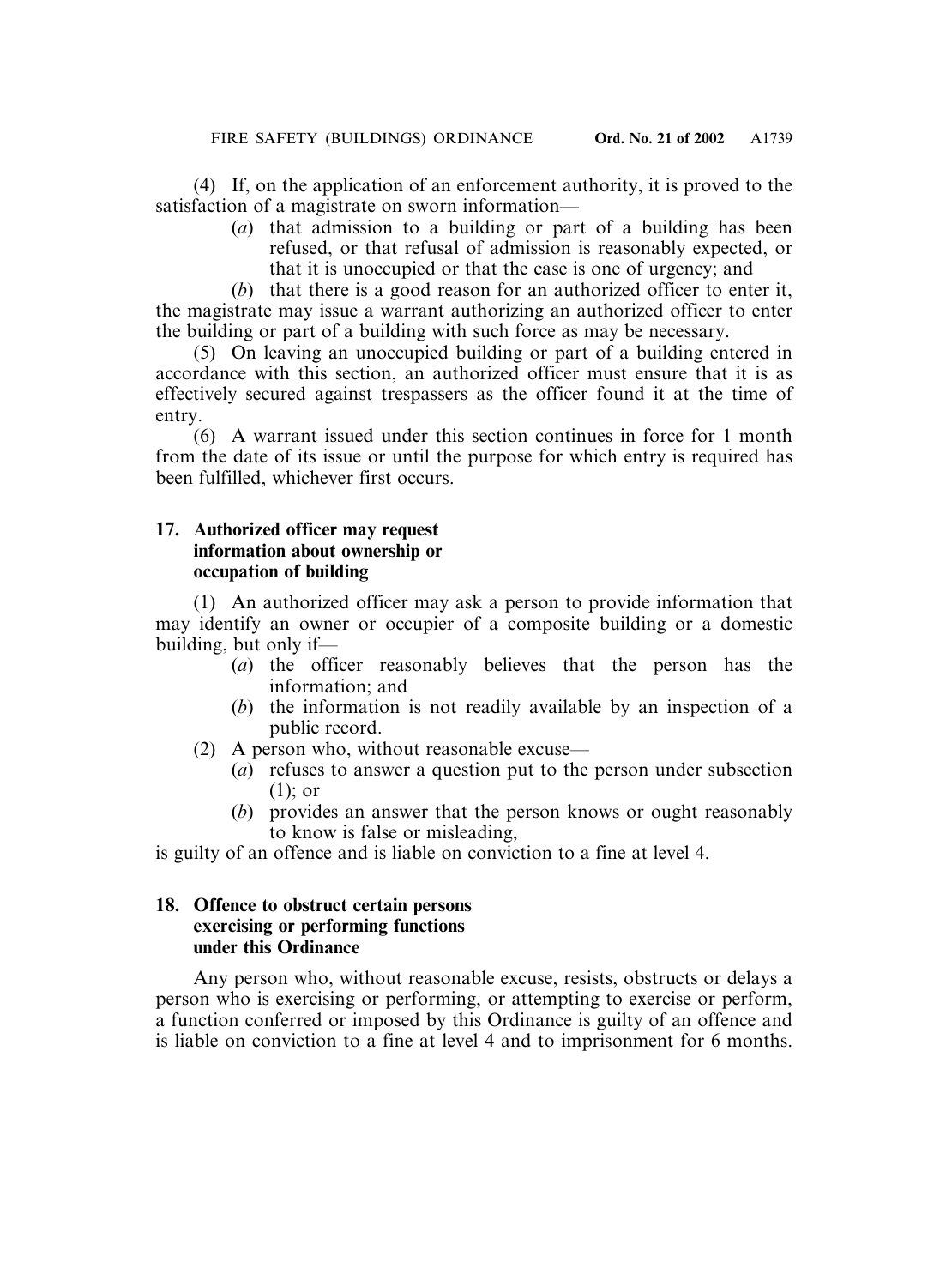# **19. Offences by persons concerned in management of body corporate**

- $(1)$  If—
	- (*a*) a person convicted of an offence under this Ordinance is a body corporate other than a corporation registered under section 8 of the Building Management Ordinance (Cap. 344); and
	- (*b*) it is proved that the offence was committed with the consent or connivance of, or was attributable to any neglect on the part of, a director of, or other person concerned in the management of, the body,

the director or other person so concerned also commits the offence.

(2) If a corporation registered under section 8 of the Building Management Ordinance (Cap. 344) is convicted of an offence under this Ordinance, and it is proved that the offence was committed with the consent or connivance of a person concerned in the management of the corporation, that person also commits the offence.

- $(3)$  If—
	- (*a*) a person convicted of an offence under this Ordinance is a member of a partnership; and
	- (*b*) it is proved that the offence was committed with the consent or connivance of, or was attributable to any neglect on the part of, any other person concerned in the management of the partnership,

the person so concerned also commits the offence.

# PART IV

# **MISCELLANEOUS**

# **20. Government not liable for certain matters**

(1) A person to whom this section applies does not incur liability for damages only because of a failure to exercise or perform a function conferred or imposed by this Ordinance.

(2) This section applies to the Government, the enforcement authorities and all authorized officers.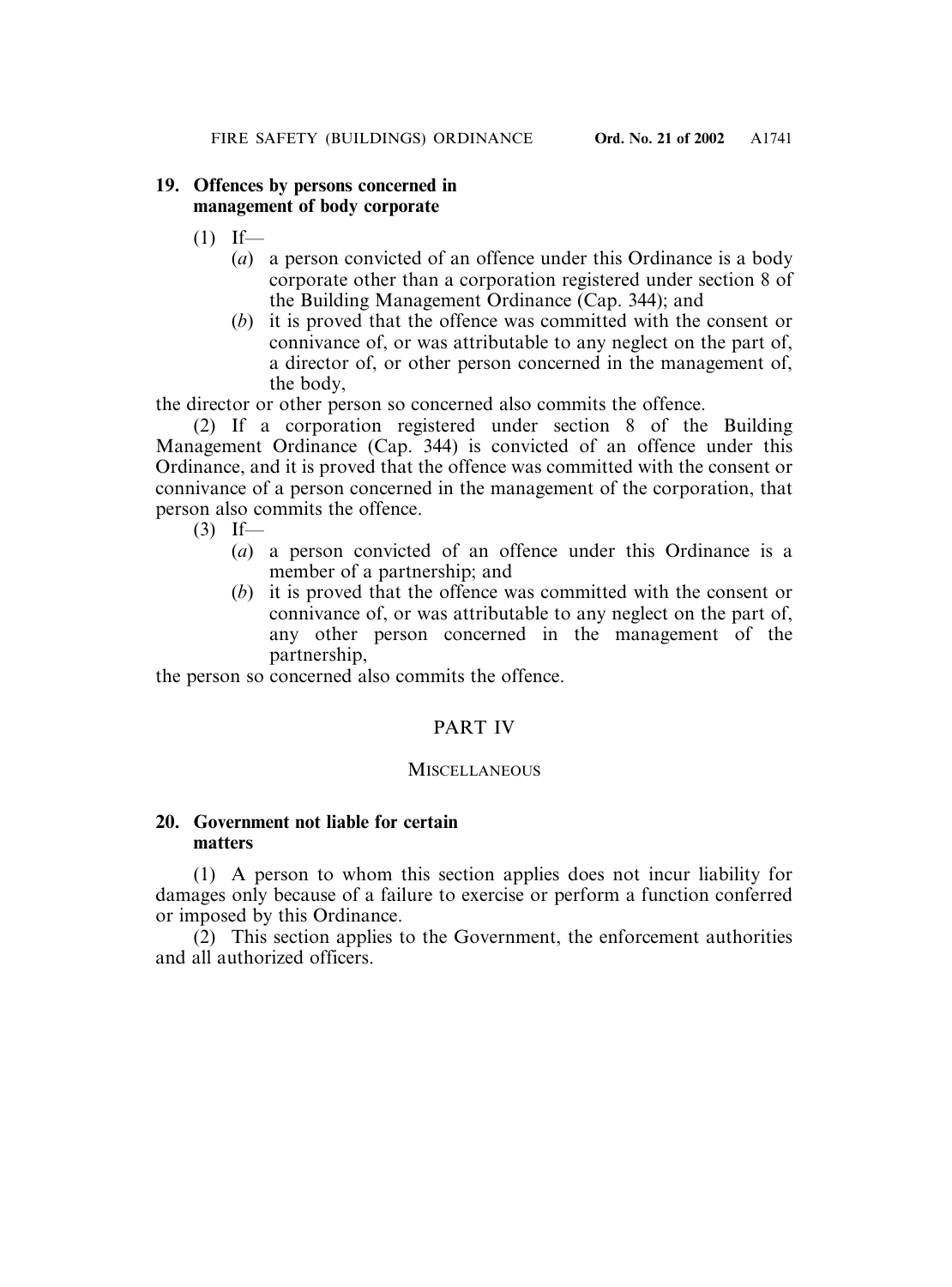# **21. Authorized officers not personally liable for certain acts and omissions**

(1) An authorized officer is not personally liable for any act done or omitted to be done by the officer while exercising or performing a function conferred or imposed by this Ordinance if the officer did or omitted to do the act in the honest belief that the act or omission was required or authorized by or under this Ordinance.

(2) Subsection (1) does not affect any liability that the Government may have because an authorized officer has done or omitted to do an act to which that subsection applies.

# **22. Offence to disclose information obtained officially**

(1) A person who, without lawful authority, discloses to another person information obtained while exercising or performing a function conferred or imposed on the person by this Ordinance is guilty of an offence and is liable on conviction to a fine at level 5 and to imprisonment for 6 months.

(2) A person has lawful authority to disclose information if the person discloses the information—

- (*a*) in order to exercise or perform a function conferred or imposed by this Ordinance;
- (*b*) in connection with proceedings brought under this Ordinance;
- (*c*) in accordance with an order of the District Court; or
- (*d*) with the consent of all persons who are entitled to have the information kept confidential.

(3) For the purposes of subsection (2), information that a person is entitled to have kept confidential includes, but is not limited to, information that concerns the trade, business or profession of the person or another person with whom the person has business dealings.

# **23. How documents are to be served for purposes of this Ordinance**

A document to be given or served under this Ordinance may be given or served—

- (*a*) in the case of a person who is not a body corporate—
	- (i) by delivering it to the person personally; or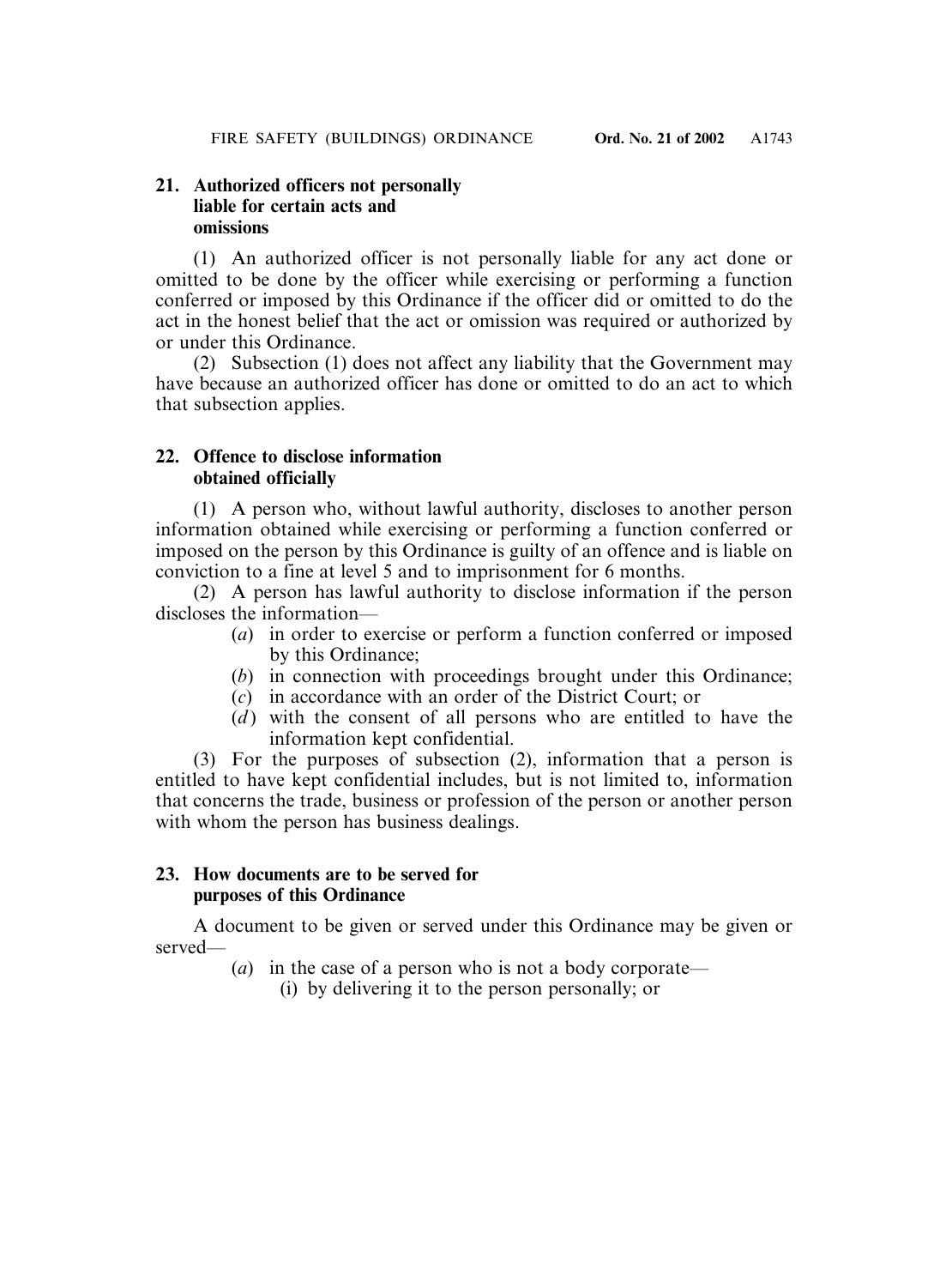- (ii) by sending it by registered post in a letter addressed to the person at the person's usual place of residence or business or, if the person's address is unknown, addressed to the person's last known place of residence or business; or
- (*b*) in the case of a person that is a body corporate—
	- (i) by delivering it to any place in Hong Kong at which the body carries on business and giving it to a person apparently concerned in the management of, or apparently employed by, the body; or
	- (ii) by sending it to the body by registered post in a letter addressed to the body at its registered office in Hong Kong or at any place in Hong Kong at which the body carries on business.

# **24. Chief Executive in Council may make regulations**

The Chief Executive in Council may make regulations—

- (*a*) prescribing anything required or permitted to be prescribed by regulations under this Ordinance; and
- (*b*) generally providing for the better carrying into effect of the provisions and purposes of this Ordinance.

# **25. Effect of substituted or amended codes of practice**

(1) If a code of practice specified in a Schedule to this Ordinance is substituted or amended, the substituted code or the code as amended applies for the purposes of this Ordinance only when—

- (*a*) the Legislative Council has passed a resolution declaring that the substituted code or the code as amended is to apply for those purposes;
- (*b*) the reference to the code in the Schedule is amended in accordance with subsection (2); and
- (*c*) that amendment has taken effect.

(2) If the Legislative Council has passed a resolution declaring that a substituted code or a code as amended is to apply for the purposes of this Ordinance, the Secretary for Security may, by order published in the Gazette, amend the relevant Schedule by substituting the reference to the substituted or amended code for the reference to the code then specified in that Schedule.

(3) Such an amendment takes effect on the date on which the order is published in the Gazette or on such later date as may be specified in the order.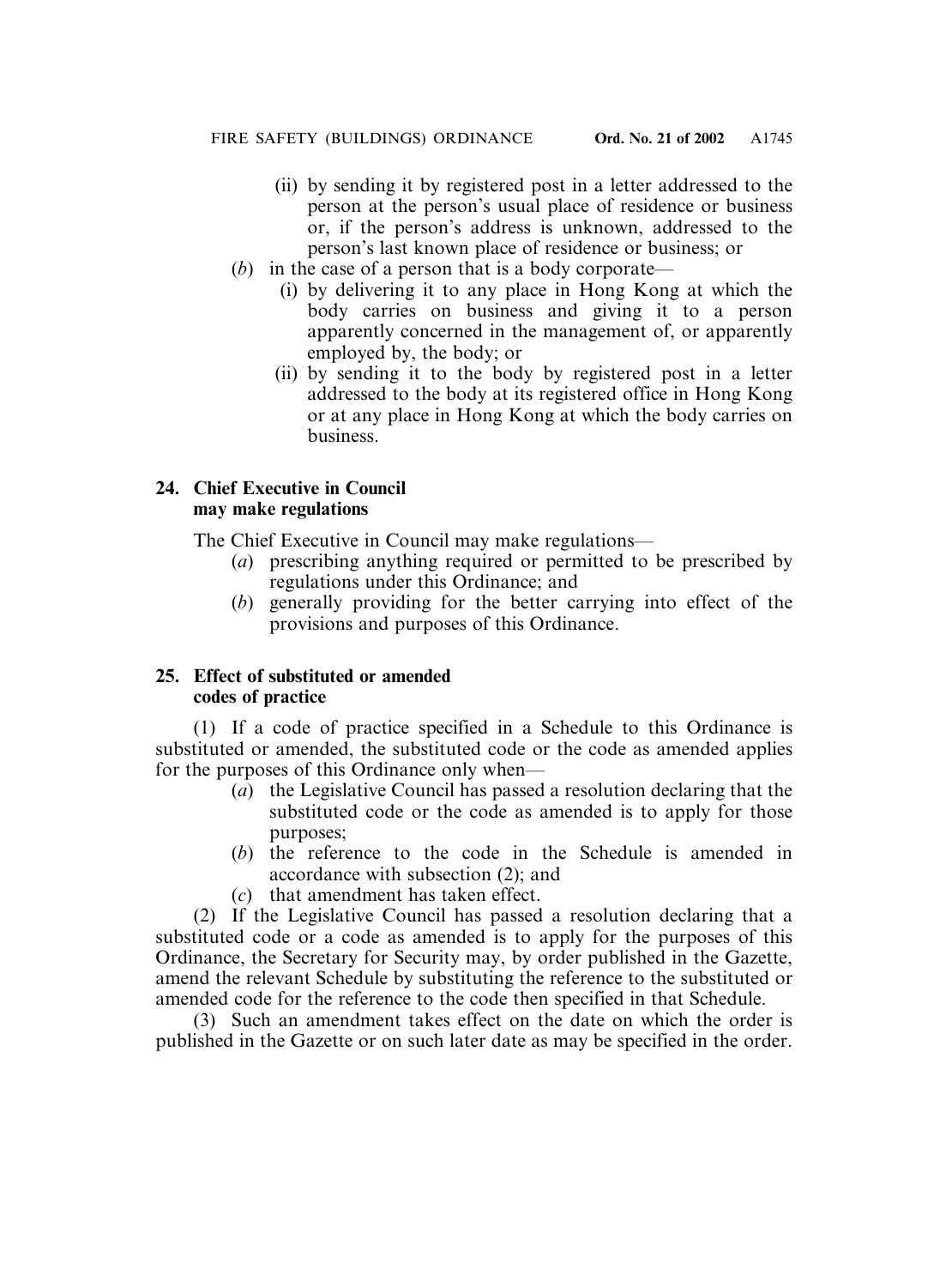SCHEDULE 1 [ss. 5(1), (2), (10) &  $(13)$  & 25]

#### FIRE SAFETY MEASURES TO BE COMPLIED WITH BY OWNERS OF COMPOSITE BUILDINGS IN RESPECT OF PARTS INTENDED FOR NON-DOMESTIC PURPOSES

#### 1. **Provision of fire service installations and equipment**

In relation to the provision of fire service installations and equipment, requirements with which an owner of a composite building, in respect of a part intended for non-domestic purposes, can be directed to comply under section  $5(1)$  and (2) of this Ordinance are the following-

- (*a*) a requirement to provide or improve an automatic sprinkler system, with or without a direct link to the Fire Services Department, to control the spread of fire and sound an alarm;
- (*b*) a requirement to provide or improve a fire hydrant and hosereel system as a source of water supply for fire fighting;
- (*c*) a requirement to provide or improve a manual fire alarm system to alert occupants of the building in the event of fire;
- (*d*) a requirement to provide or improve emergency lighting within the common areas so as to facilitate the evacuation of occupants of the building in the event of a power failure;
- (*e*) a requirement to provide or improve an automatic cut-off device for the mechanical ventilating system to limit the spread of smoke through the ventilating system, where one is provided, but only if the system forms an integral part of the part of the building intended for non-domestic purposes and also serves other separately occupied areas or parts intended for non-domestic purposes; and
- (*f*) a requirement to provide or improve other fire service installations and equipment in accordance with the requirements specified in the Code of Practice for Minimum Fire Service Installations and Equipment 1994, as published by the Director of Fire Services and printed by the Government Printer.

The detailed specifications and requirements of the installations and equipment under paragraphs (*a*) to (*e*) are set out in the Code of Practice for Minimum Fire Service Installations and Equipment 1994, as published by the Director of Fire Services and printed by the Government Printer.

#### 2. **Fire safety construction**

In relation to fire safety construction, requirements with which an owner of a composite building, in respect of a part intended for non-domestic purposes, can be directed to comply under section  $\overline{5}(1)$  and (2) of this Ordinance are the following—

- (*a*) in relation to means of escape—
	- (i) the improvement of staircases in terms of their width and number;
	- (ii) the protection of exit routes and staircases with separating walls of fire resisting construction;
	- (iii) the improvement of exit arrangements in terms of exits from rooms, storeys and ground storeys, access to staircases, direct distance or travel distance; (iv) the provision of fire doors;
- (*b*) in relation to means of access for fire fighting and rescue—
	- (i) the improvement of at least one of the existing lifts, up to the standard of fireman's lifts; or
	- (ii) the installation of a new lift, up to the standard of fireman's lifts;
- (*c*) in relation to fire resisting construction—
	- (i) the improvement of fire resistance of external walls and the protection of openings therein to inhibit the spread of fire to adjoining buildings;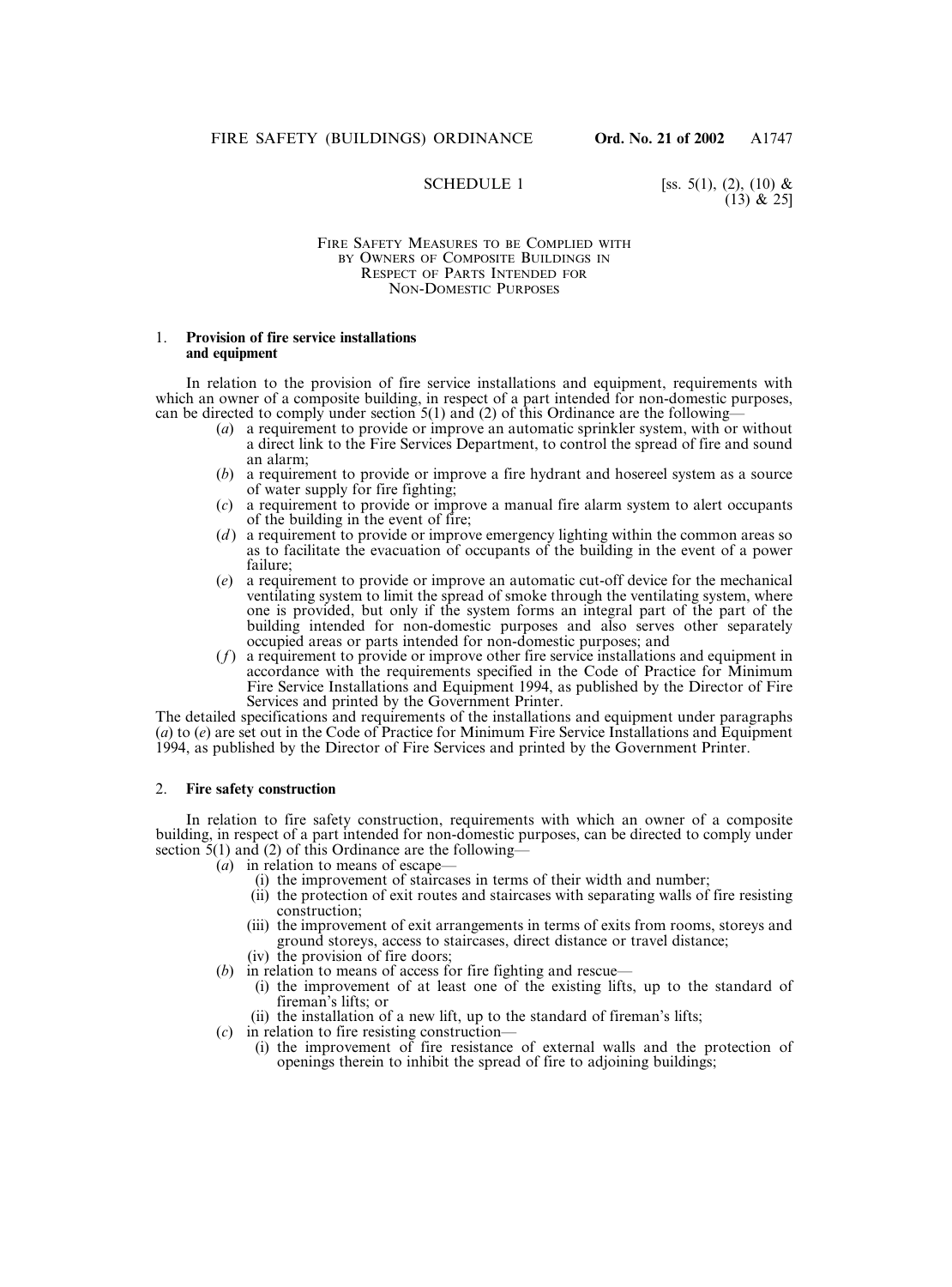(ii) the provision of fire resisting separation between different parts in a building; (iii) the provision of smoke vents to basements.

The detailed requirements on the design, construction or installation in relation to construction requirements in paragraphs (*a*) to (*c*) are set out in the following codes of practice published by the Director of Buildings and printed by the Government Printer–

- (i) the Code of Practice for the Provision of Means of Escape in Case of Fire 1996;
- (ii) the Code of Practice for Fire Resisting Construction 1996; and
- (iii) the Code of Practice for Means of Access for Firefighting and Rescue 1995.

——————————

**SCHEDULE 2** [ss. 5(1), (2), (10) &  $(13)$  & 25]

FIRE SAFETY MEASURES TO BE COMPLIED WITH BY OWNERS OF COMPOSITE BUILDINGS IN RESPECT OF PARTS INTENDED FOR DOMESTIC PURPOSES AND BY OWNERS OF DOMESTIC BUILDINGS

#### 1. **Provision of fire service installations and equipment**

In relation to the provision of fire service installations and equipment, requirements with which an owner of a composite building, in respect of a part intended for domestic purposes, and an owner of a domestic building can be directed to comply under section 5(1) and (2) of this Ordinance are the following—

- (*a*) a requirement to provide or improve a fire hydrant and hosereel system as a source of water supply for fire fighting;
- (*b*) a requirement to provide or improve a manual fire alarm system to alert occupants of the building in the event of fire; and
- (*c*) a requirement to provide or improve emergency lighting within the common areas so as to facilitate the evacuation of occupants of the building in the event of a power failure.

The detailed specifications and requirements of the installations and equipment under paragraphs (*a*) to (*c*) are set out in the Code of Practice for Minimum Fire Service Installations and Equipment 1994, as published by the Director of Fire Services and printed by the Government Printer.

#### 2. **Fire safety construction**

In relation to fire safety construction, requirements with which an owner of a composite building, in respect of a part intended for domestic purposes, and an owner of a domestic building can be directed to comply under section 5(1) and (2) of this Ordinance are the following—

- (*a*) the protection of staircases with separating walls of fire resisting construction;
- (*b*) the improvement of exit arrangements in terms of exit from the parts used for domestic purposes to the street;
- (*c*) the provision of fire doors.

The detailed requirements on the design, construction or installation in relation to construction requirements in paragraphs (*a*) to (*c*) are set out in the following codes of practice published by the Director of Buildings and printed by the Government Printer—

- (i) the Code of Practice for the Provision of Means of Escape in Case of Fire 1996;
- (ii) the Code of Practice for Fire Resisting Construction 1996; and
- (iii) the Code of Practice for Means of Access for Firefighting and Rescue 1995.